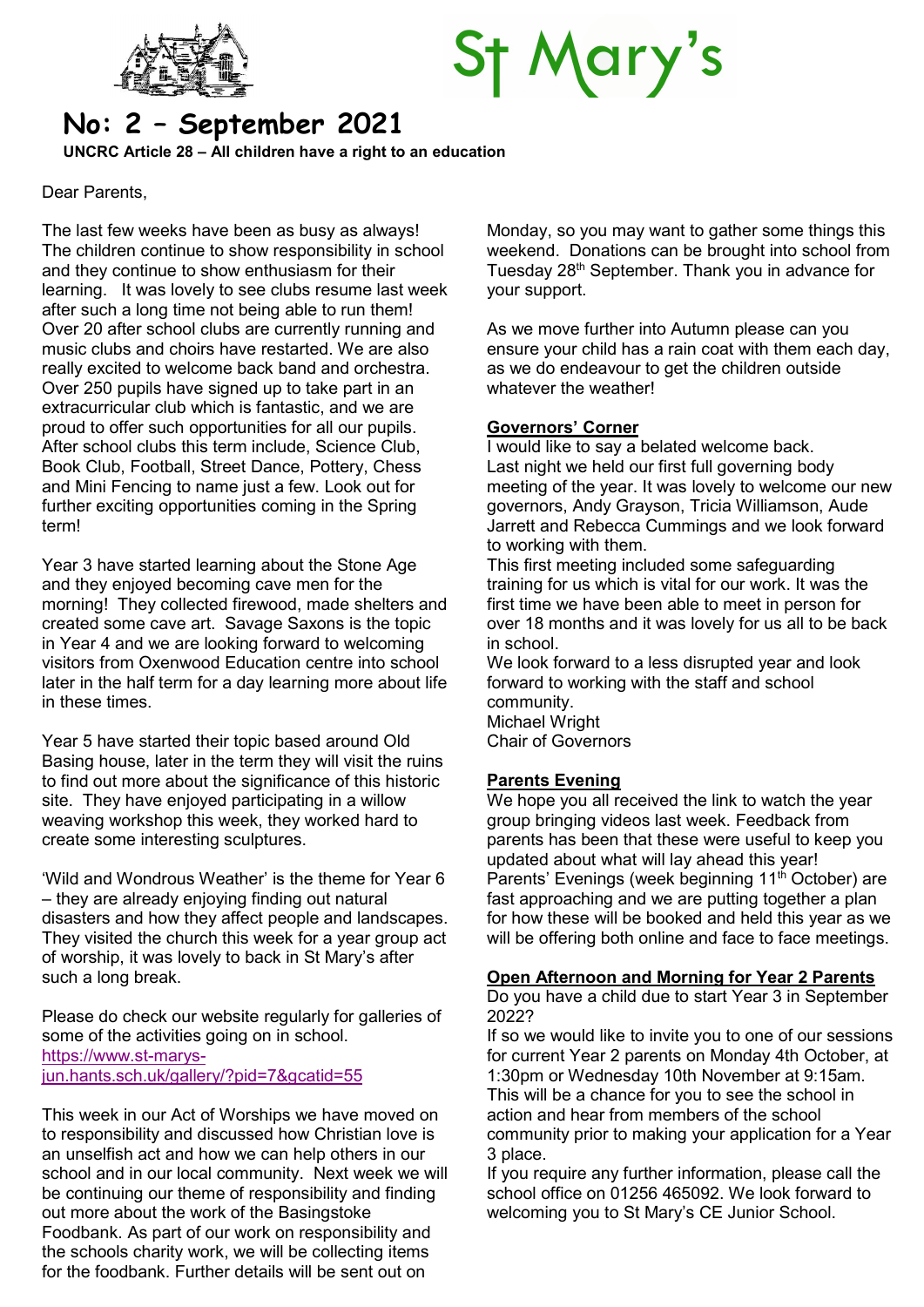#### Hampshire County Council School Crossing Patrol Service: Important Information

Updated letter received from Hampshire County Council:

'You will recall that I wrote to you in June to advise that the County Council had begun a public consultation exercise on its proposed savings programme to balance its budgets from 2023 onwards, and that the consultation would give examples to illustrate potential savings areas. I am writing now to update you and I am able to confirm that the particular example relating to the school crossing patrol service will not be recommended for inclusion in the current programme of spending reductions. The recommendation not to take this particular proposal further has been shaped by a number of factors. Firstly, the pandemic has brought clear evidence of changing public behaviours with increased popularity for walking and cycling. The Government has subsequently made various policy announcements around promoting more active modes of travel and is providing funding to support these – including trips to and from schools. In addition, it is clear from the outcome of the public consultation exercise that there is strong public support for retaining a school crossing patrol service. If this recommendation is confirmed through the Council's democratic decision-making processes, it means that the current approach to school crossing patrols will be maintained with crossing patrols provided, and funded, based on the number of children crossing and the volume of traffic. It is important to note however that retaining existing frontline services, such as school crossing patrols, in accordance with Hampshire residents' priorities will depend very much on reducing future waste growth and encouraging businesses and households to embrace greater recycling in order to reduce waste volumes, and costs'

# Safeguarding updates

As part of our annual review of our safeguarding procedures we have updated our Child Protection Policy and safeguarding Procedures. Both of these documents are on the policies page of our website. https://www.st-marys-

jun.hants.sch.uk/page/?title=Policies%26%23160%3B+%2 6amp%3B%26%23160%3BPremiums&pid=22

#### I'm worried about my child's eating habits (Action for Children)

Everyone has different eating habits. But if you're worried about your child's relationship with food or their body, it might be worth looking for some support. If your child's eating habits negatively affect their everyday life, they may have an eating disorder. This is when someone uses food to cope with certain situations or feelings. Teenagers between 13 and 17 are most at risk, but anyone can have an eating disorder. It can be helpful to know the signs and what to do if you're worried about your child. Read more:

#### https://parents.actionforchildren.org.uk/mental-healthwellbeing/self-esteem/child-eating-habits-disorder/

# Drop off and Layby

Please can we remind parents that in the morning the layby should be used for dropping off and not parking. If even just one car is left parked it can create issues for others who cannot use it for a quick and safe drop off.

# Messy Harvest – 2/10/21

All are invited to St Mary's Church Mini Messy Harvest on Saturday 2<sup>nd</sup> October from 3-5pm in which we shall be exploring Thankfulness through the story of the 10 Lepers. Drinks and cakes upon arrival. Please see attached for further information.

# F.O.O.B.S. news

Hello from FOOBS. Just a little reminder that the F.O.O.B.S. AGM will be held on Thursday 7th October at 7:30pm at the Infant School. This meeting is open to all parents and carers and it's a good opportunity to find out what we've been up to over the past year, what money has been raised and what it was spent on. As always, we would love to see you there.

# Health and Safety

Please can we remind all parents that children should not be playing on the climbing equipment on the playground before or after school, this includes any siblings waiting to collect. Thank you for your cooperation.

# **Attendance**

We are delighted that attendance continues to be high at St Mary's, despite what you hear in the news. If you are taking your child out of school for any reason please complete a blue leave of absence form which can be obtained by contacting the school office. Where absence warrants the issuing of a Penalty Notice, anyone with parental responsibility, or having day to day care of the child can be issued with one Penalty Notice for each of the children with unauthorised absence. If two parents have two children this may result in four Penalty Notices (2 Penalty Notices per parent).

# Parent Helpers

If you would like to come in to help in your child's class in the future, or you maybe want to help on future trips, you will need to complete a volunteers' application form (which will include references) and a DBS check. Please contact the school office via email for details.

#### Help is at hand for families struggling with the utility bills

If you are having difficulties with the cost of energy bills, you may be eligible for a FREE fuel voucher from Citizens Advice to help pay for your utilities. For more details and to find local branch contact details visit the Citizens Advice website: https://www.citahants.org/needadvice/local%2520ca%2520offices.html